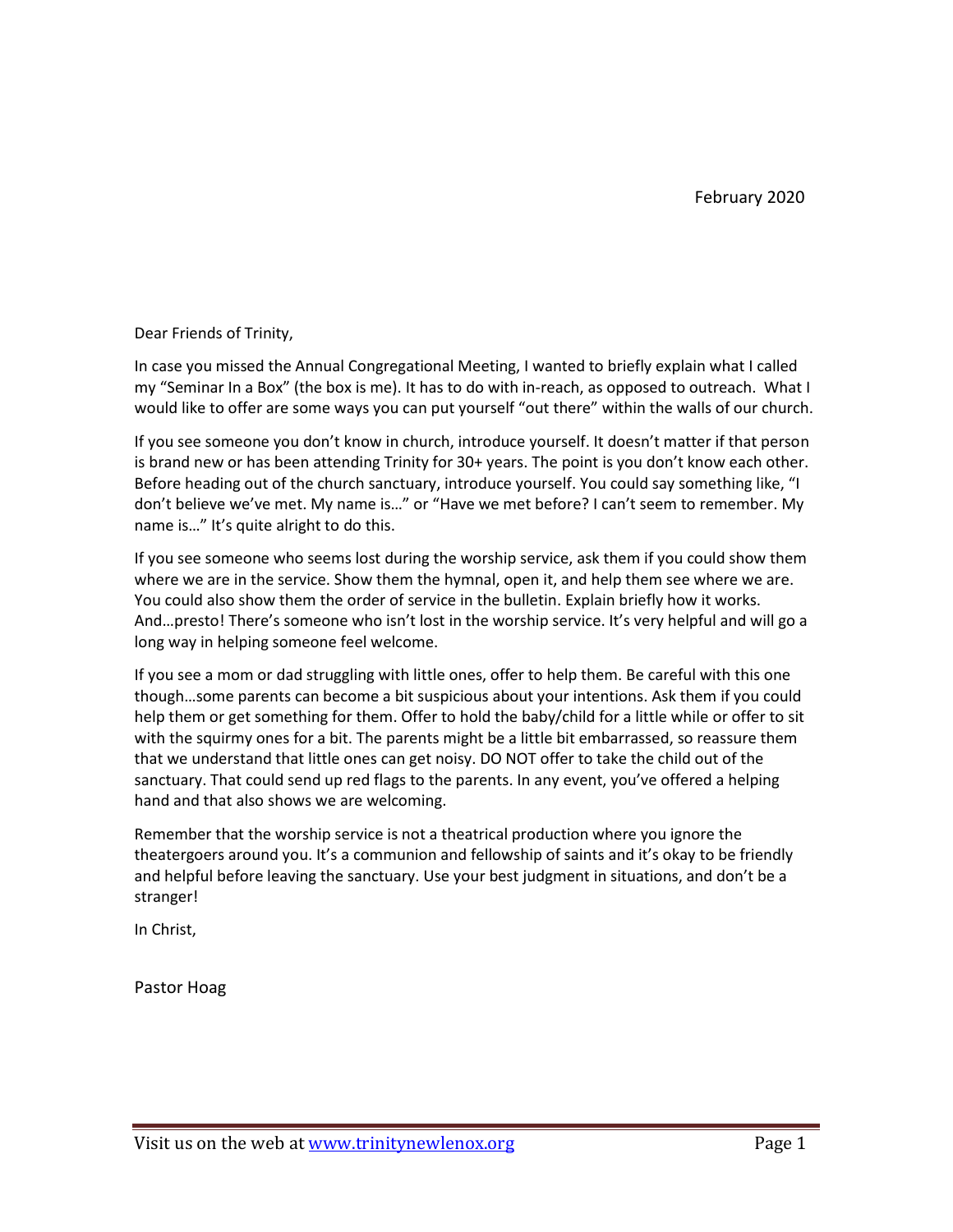



## **FEBUARY 2020 NEWSLETTER**

We had our annual congregational meeting on Sunday, January 26th after the second service. Attendance was a bit less than half of the number who attended in 2019, but there was no lunch this year so perhaps we'll bring back the potluck in 2021 to boost attendance! Thanks to those who did show, though, and for the spirited discussion that occurred around a number of topics.

A few highlights from the meeting include the following:

- We had a tremendous December in terms of giving, with more than 38% given to Trinity this year than last year. Wow! Thanks to all of you who made that possible, as it allowed us to finish the year with a surplus instead of a deficit. This happened despite reduced attendance (see below), making it all the more remarkable. Thanks to all who give so generously to Trinity!
- We spent just over \$52,000 in 2019 on development projects as opposed to \$32,000 in each of the prior two years for various improvements around Trinity. Notable items this year includes new baseboard heat in the basement fellowship hall, installation of a new fire panel (replacing our badly outdated one and giving us a LOT more flexibility going forward) and a host of kitchen-related expenses (flooring, appliances down payment, cabinet down payment, drain repairs, construction permits, etc.).
- Discussion around welcoming new members took place. In summary of that conversation, let's just say that if you don't know someone at church, chances are good that they don't know you either. Why not introduce yourself? Maybe it's a new member or maybe it's someone who regularly attends - either way, make a connection. You have everything to gain and nothing to lose! Most of us really love our church family. Love like that is only enhanced when it is shared.
- Chancel meets the first Saturday of each month at 9:00 a.m. at the church (no meeting on 2/1, however). If you have any interest in being part of this group, come to a meeting and hear what they do. Being involved can be very rewarding.
- Social Ministry meets at 7 p.m. on the second Monday of each month (the day after council meets). If you're interested in joining that group, please see Jan Toepke or call the office for more details.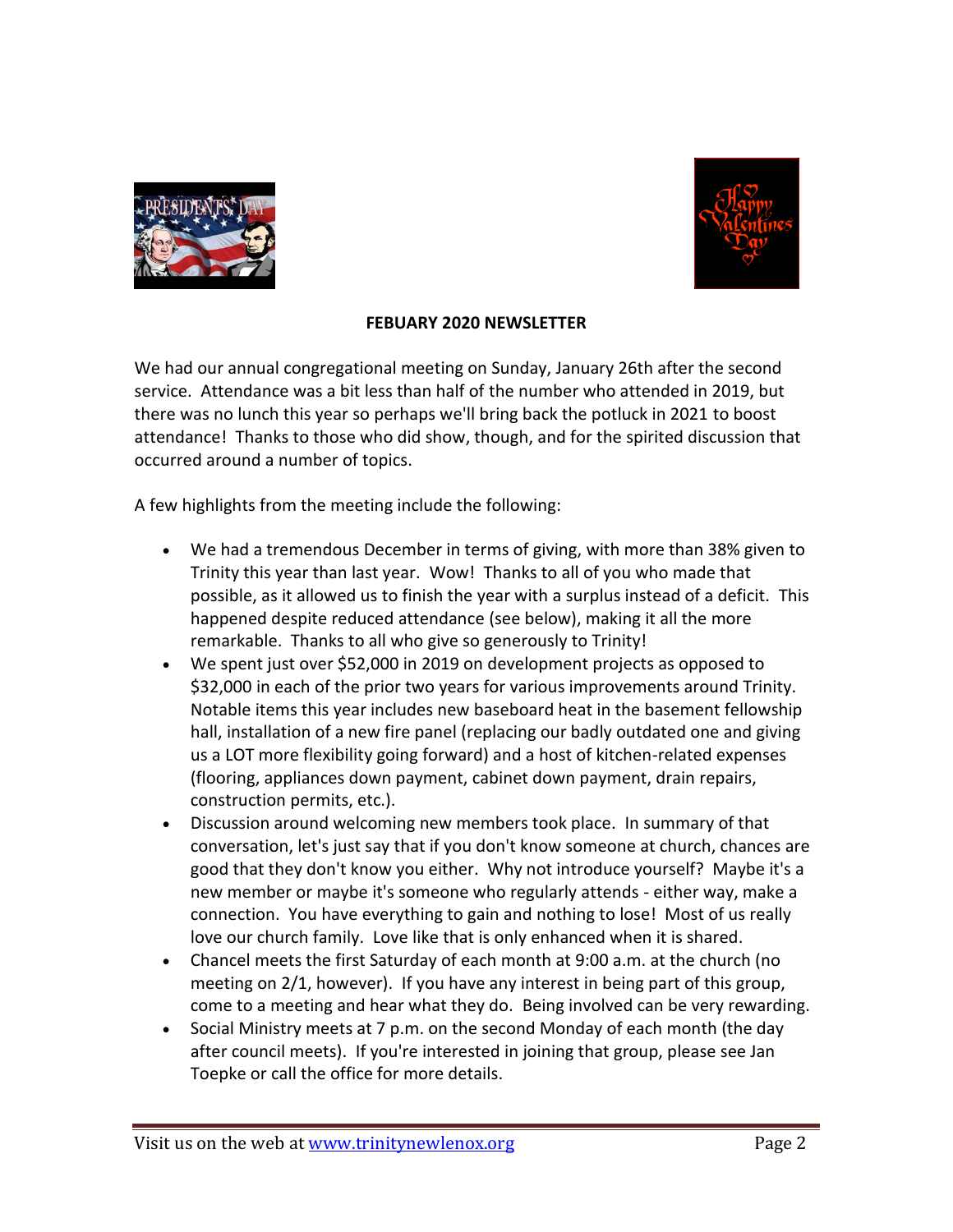- Our attendance numbers were down in 2019 quite a bit more than what we have seen in recent years. We discussed several options for trying to expand our reach, but that is an area where we can ALL lend a hand. Invite a friend or neighbor to join you at Trinity for our services. If you invited them before and they said no, ask them again! What have you got to lose? Bob Bleck, our Outlook Director, has some ideas on this that he will be pursuing in 2020, but please see Bob if you have other ideas you think would help here.
- Our online presence is being boosted. If you aren't following our Facebook page, please check us out and "Like" our page. This is a great way to keep up with what is going on at Trinity.
- The Youth remodeled and redecorated the Youth Room downstairs and the cracked windows in that room are being replaced any day now. If you haven't been down there yet, go check it out. It is a vast improvement over what it used to be!
- The kitchen project continues. All of the FRP board is up and the new sink arrived this week. The cabinets are being fabricated at this moment and will be added next, along with the rest of the appliances and a host of other finishing touches. We remain hopeful that this newly remodeled space will be available for our use in this year's Lenten suppers. It promises to be a marked improvement over the old kitchen. Thank you for your ongoing support of that project, and thank you to all who have donated time and energy to this project!
- A spirited debate about this year's budget occurred and a motion was made to increase our charitable giving to the English District in 2020. This motion passed, but not unanimously. Discussion of our ever-increasing budget took place and valid points were made both for and against this increase, but the majority ultimately approved the increase as part of a budget in 2020 of just under \$231,000.

I am always open to input and feedback on the job we are doing representing this congregation, so please feel free to reach out to me or to drop a note in my inbox in the office. 2019 was a productive year for us at Trinity and we look forward to what the new year holds for us. Thanks to each of you for your membership!



**Contribution statements for income tax purposes are available for members using the offering envelopes. If you have not received a statement in previous years and would like to request one, please contact the church secretary or Tammy Doerrer. If you received a statement in the past you are on the list to automatically receive one each year.**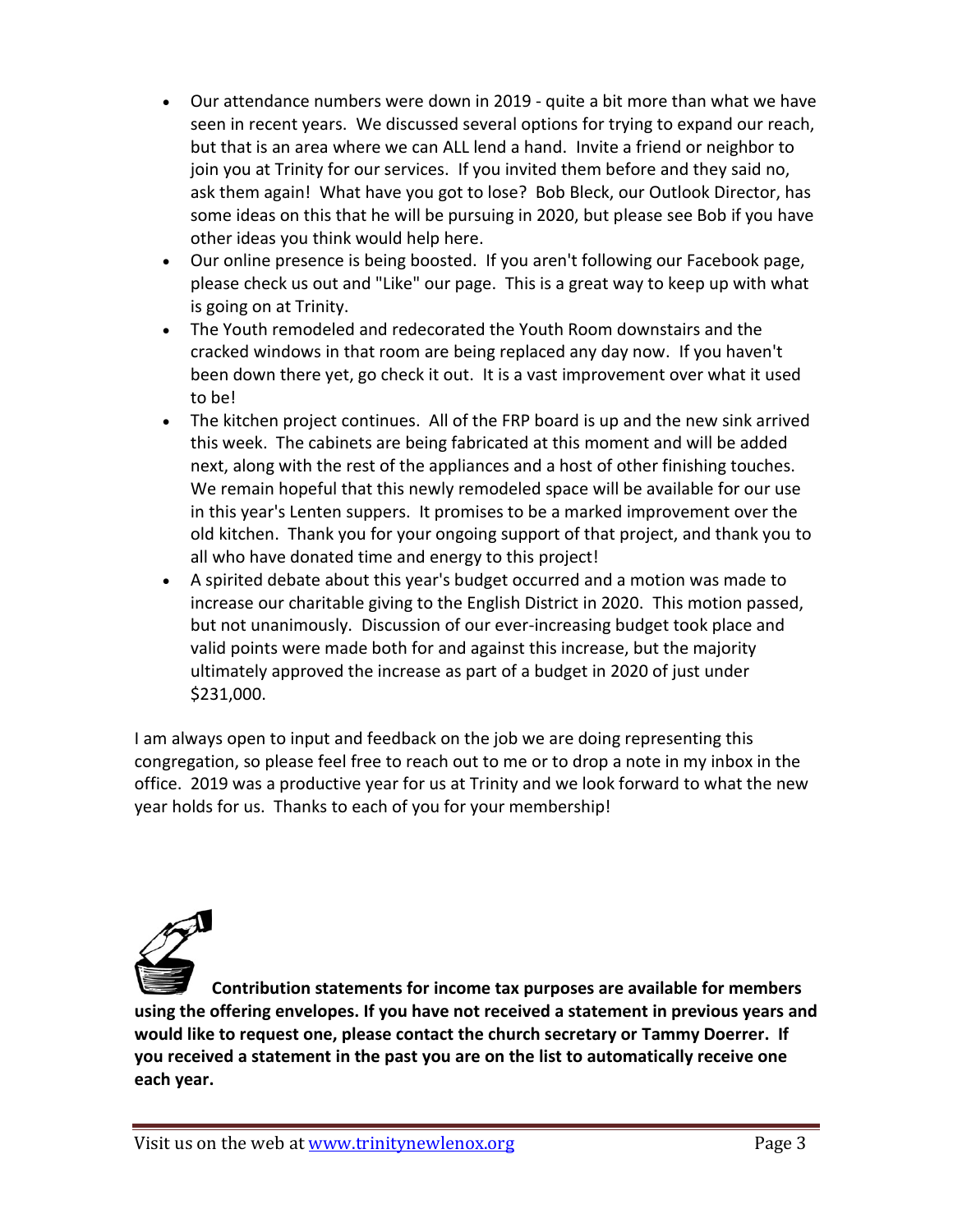

**Fig.** February Sign-Up sheets for Readers, Greeters, and MorningStar Mission are on the hallway table! Please help by taking a turn.



## **LENT BEGINS February 26, 2020**

Ash Wednesday Service will be on February 26<sup>th</sup> at 7:30 p.m. Lenten services will be held each following Wednesday evening at 7:30 p.m.





*Soup and sandwich suppers will be held at 6:30 p.m., just prior to each Lenten service starting on March 4th.* The groups below will be serving:

> March  $4<sup>th</sup>$  – Chancel March  $11<sup>th</sup>$  – Social Ministry March  $18^{th}$  – Youth March 25<sup>th</sup> – Church Council April 1st – Sunday School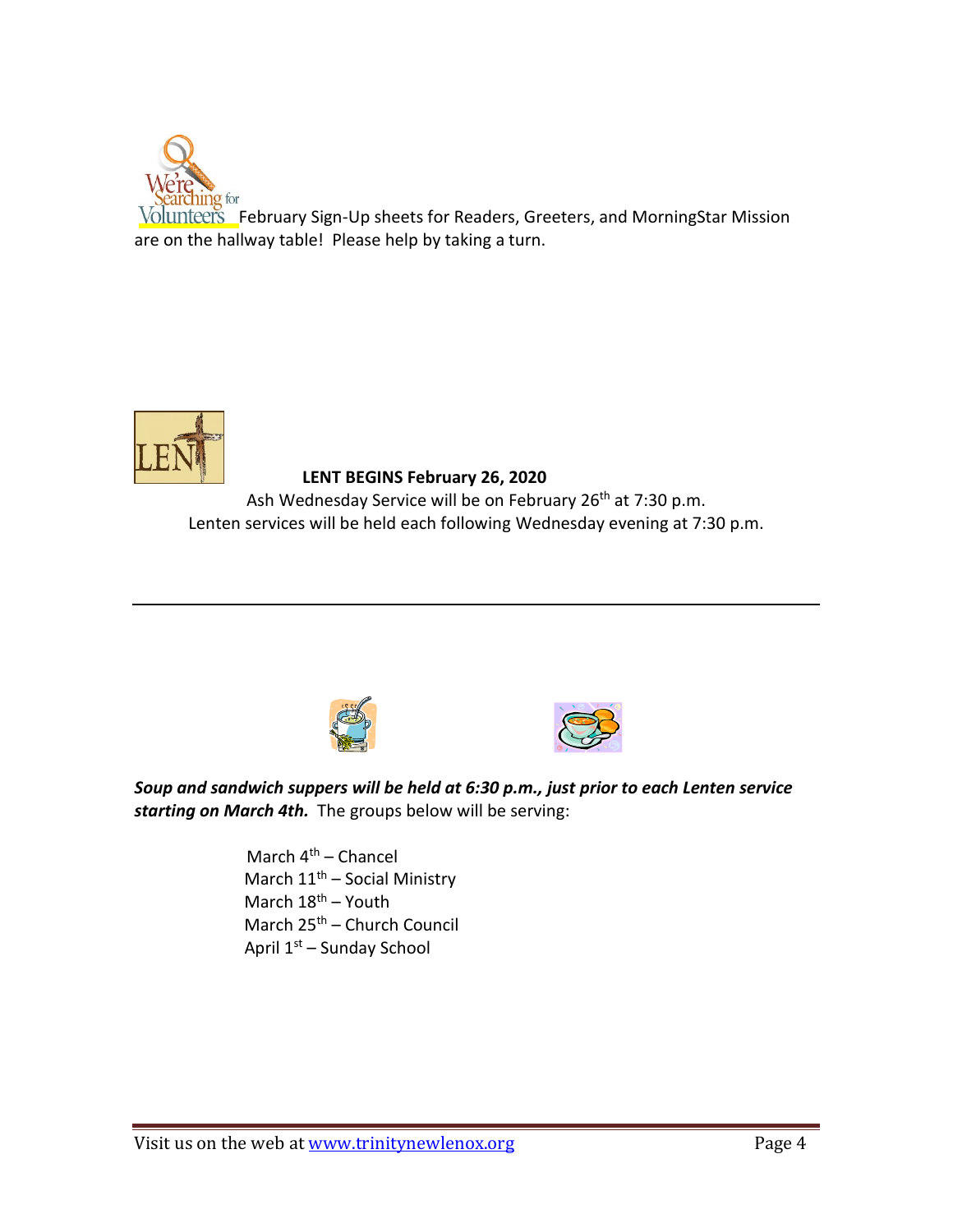

There will be shoe cutting party on Sunday, February 2<sup>nd</sup> at 2:00 pm here at church. If there is still cutting to be done after that day, another session will be scheduled. A special collection will be taken during the month of February to cover shipping and production costs. We need to send \$10.00 per pair of shoes that we cut out. Keep watching the bulletins for more information.

The very successful Valentine Candy Sale will return on February 2<sup>nd</sup> following each service. Stock up on homemade candy for someone special or just for yourself. There will be toffee, fudge, and caramels. Proceeds will go to the kitchen remodel project.



**Trinity Pre-School – Registration for Fall Pre-School is now open. Please tell your friends and neighbors.** There is a non-refundable registration fee of \$65.00 per student. School year beginning September 2020 the tuition per month will be \$115 for two-day students and \$145 for three-day students. Children must be 3 by September 1, 2020. For further information, please call Trinity Lutheran Church at 815.485.6973.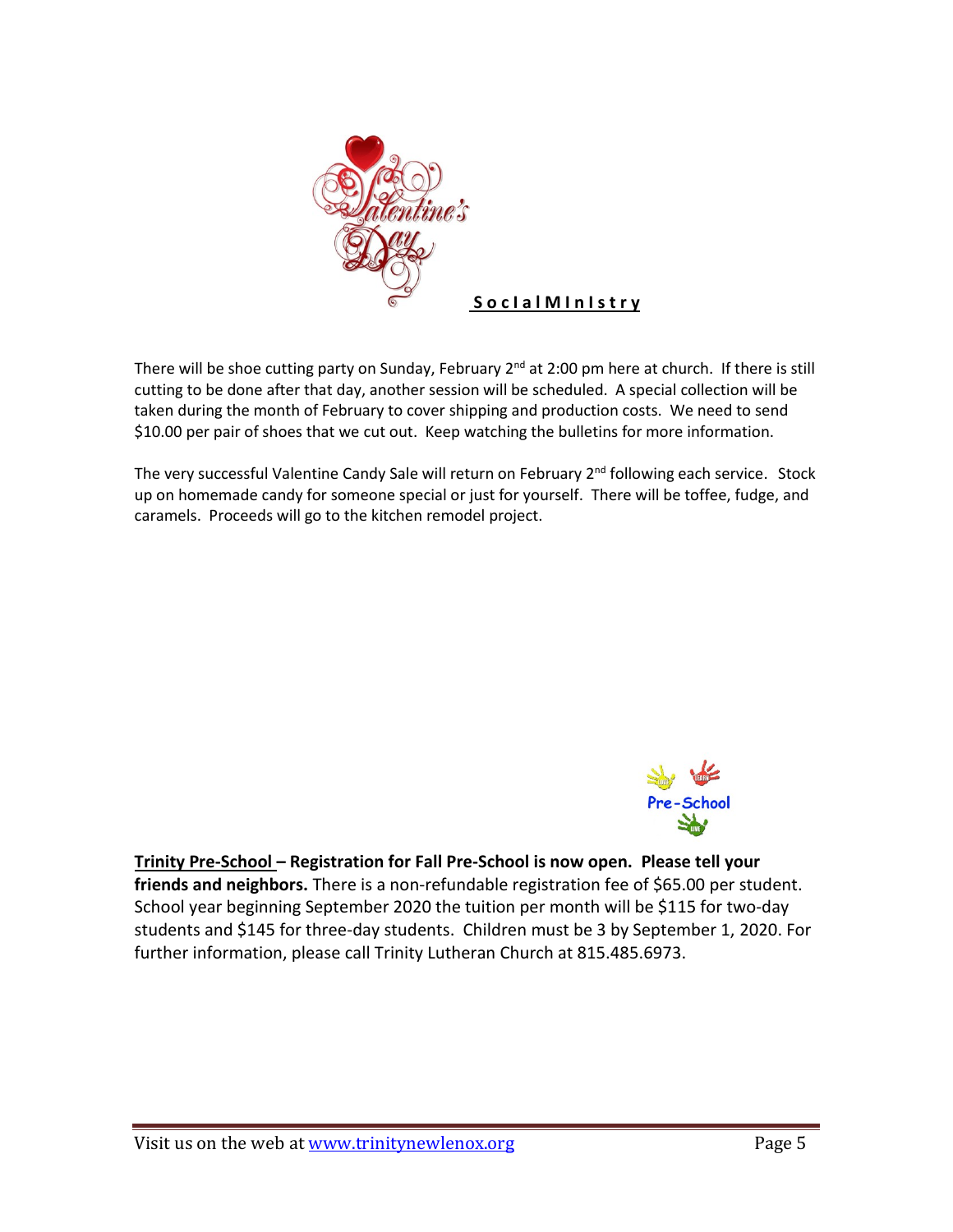MorningStar Mission: The next serving dates for February are the 3<sup>rd</sup> and 17<sup>th</sup>. If you are interested in helping, please be sure to sign up on the sheet on the hallway table, so we know we have enough helpers to serve.

MorningStar would like to thank everyone at Trinity for their generosity at Christmas. They were able to provide over 300 families with food for the holidays and all their families received gifts through the *Stars of Hope*.



**Chancel Guild News!** Attention ladies of Trinity. Our Chancel Guild is changing our meeting times for 2020. We will have meetings this year on the first Saturday of the months of March, April, May, September, November & December. Our one evening meeting will be the night before our Salad Luncheon on Tuesday, October 6<sup>th</sup>. Saturday meeting times will be at 9:00 am. We are hoping that this change will encourage more of our ladies to consider joining our Chancel Guild. For more information please Call Denise Buchanan at 815-320-6018 or cell: 815-485-2729, or speak to any of our members.

Please remember that we will *not* meet this month but if you have any questions, please contact Denise Buchanan or Wendy Kaun.



**Candy Bars for sale**! Rita Larson is selling Fannie May candy bars for \$1.00 each. The candy bars are available after services or in the church office. Please deposit your payment in the envelope inside the candy bar box.

**THESE MAKE GREAT VALENTINE GIFTS!**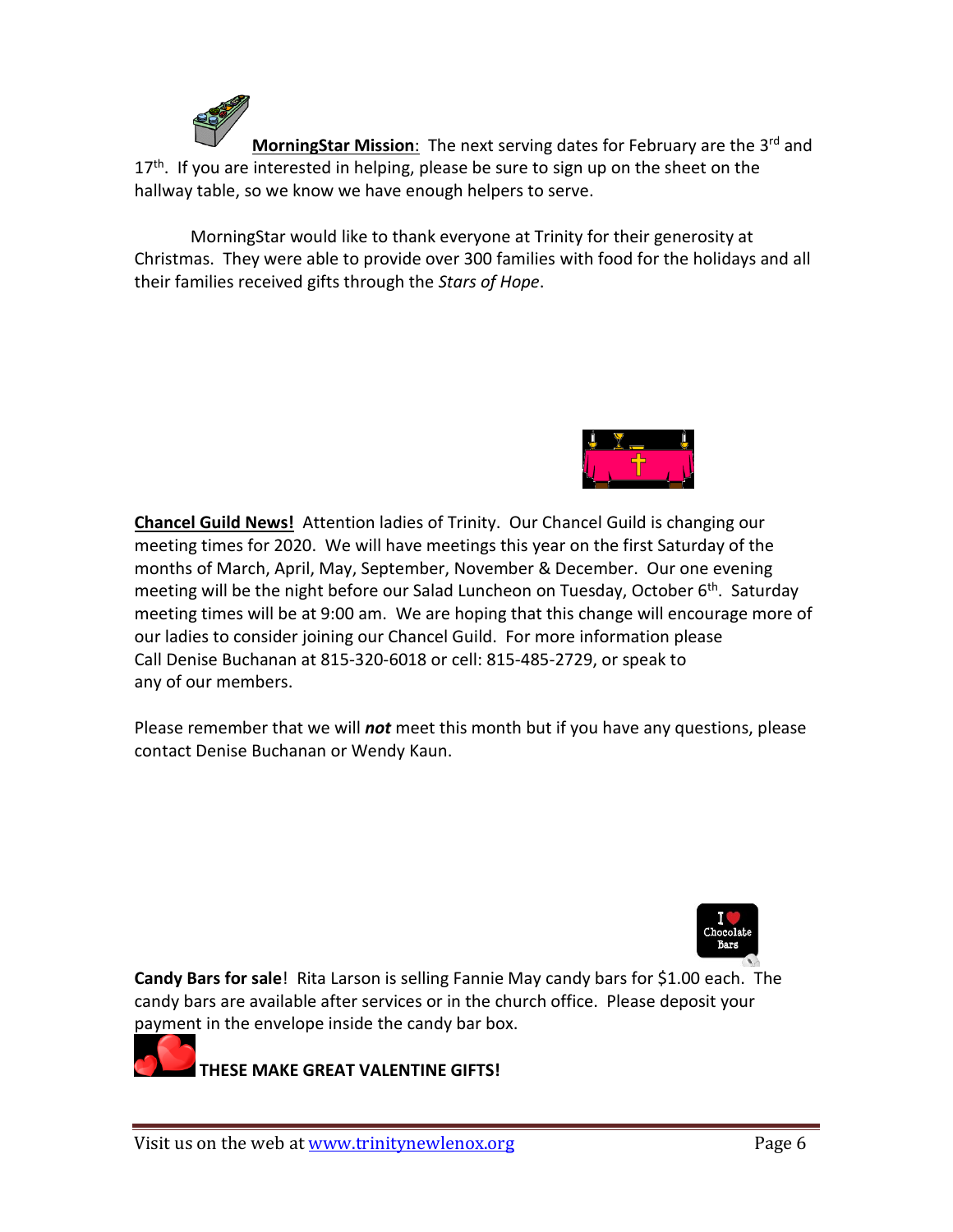



Thanks to the choir for the beautiful singing and music in our

regular church services, as well as the Christmas services. The choir meets on Wednesday evenings at 7:30 p.m. and are always looking for additional voices.

Unfortunately, due to Julie Verchimak's recent accident choir will be canceled until further notice.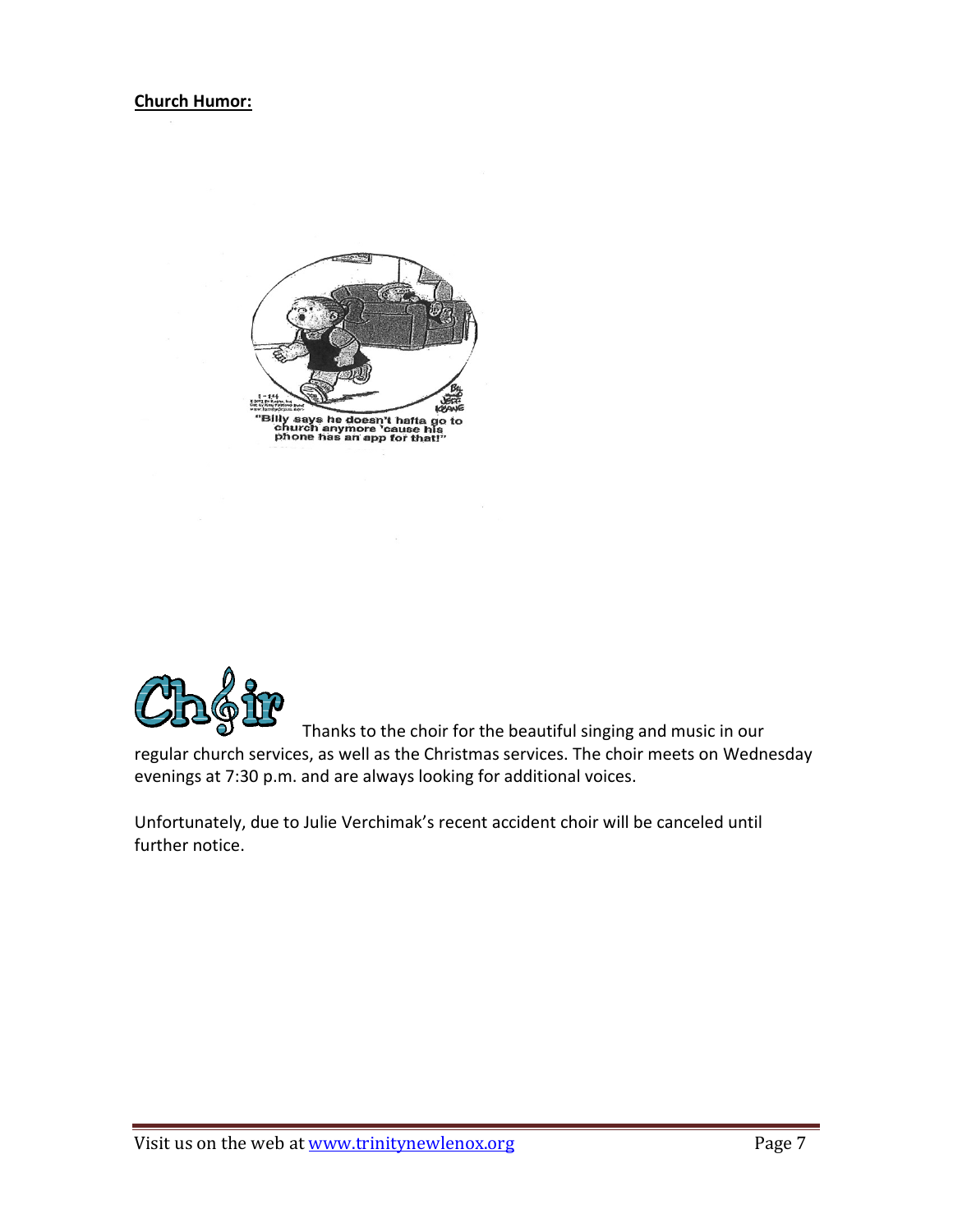

**Scrip Fundraiser** - **This is a gift card fundraiser** - they are the same gift cards you can purchase from retailers, including over 300 brand-name grocery, department stores, restaurants, gas stations, hotels, home improvement, etc. **We order the gift cards at a discount, and you pay face value for the gift cards. (For example, you pay \$25 for a \$25 Speedway gift card - the youth group obtains the card at a discount and keeps the difference.)** You can purchase gift cards by filling out an order form (located by the youth bulletin board) or by placing your order online at [shopwithscrip.com.](http://shopwithscrip.com/) If interested in placing orders online, you will need an enrollment code. Ask Angie Minett for the code or stop by the church office. Direct any questions you may have to Angie Minett at [minett411@yahoo.com](mailto:minett411@yahoo.com) or (815)467-2537.

*The next deadline for turning in orders along with payment is Monday, February 3 rd at noon. The cards will be ready for pick-up at church the following weekend (February 8 th and 9 th) .*

> Thank you to everyone who has been supporting our efforts! Your generosity is greatly appreciated!

## **SCRIPTURE READERS**





We are asking you to become involved in our worship services, without committing too much time! Just read The First and Second Lessons!! To do so, place your name on the Sunday you would like on the sheets in the hallway. **The actual readings are available ahead of time and may be acquired by contacting Pastor or the Church Office at 815.485.6973.**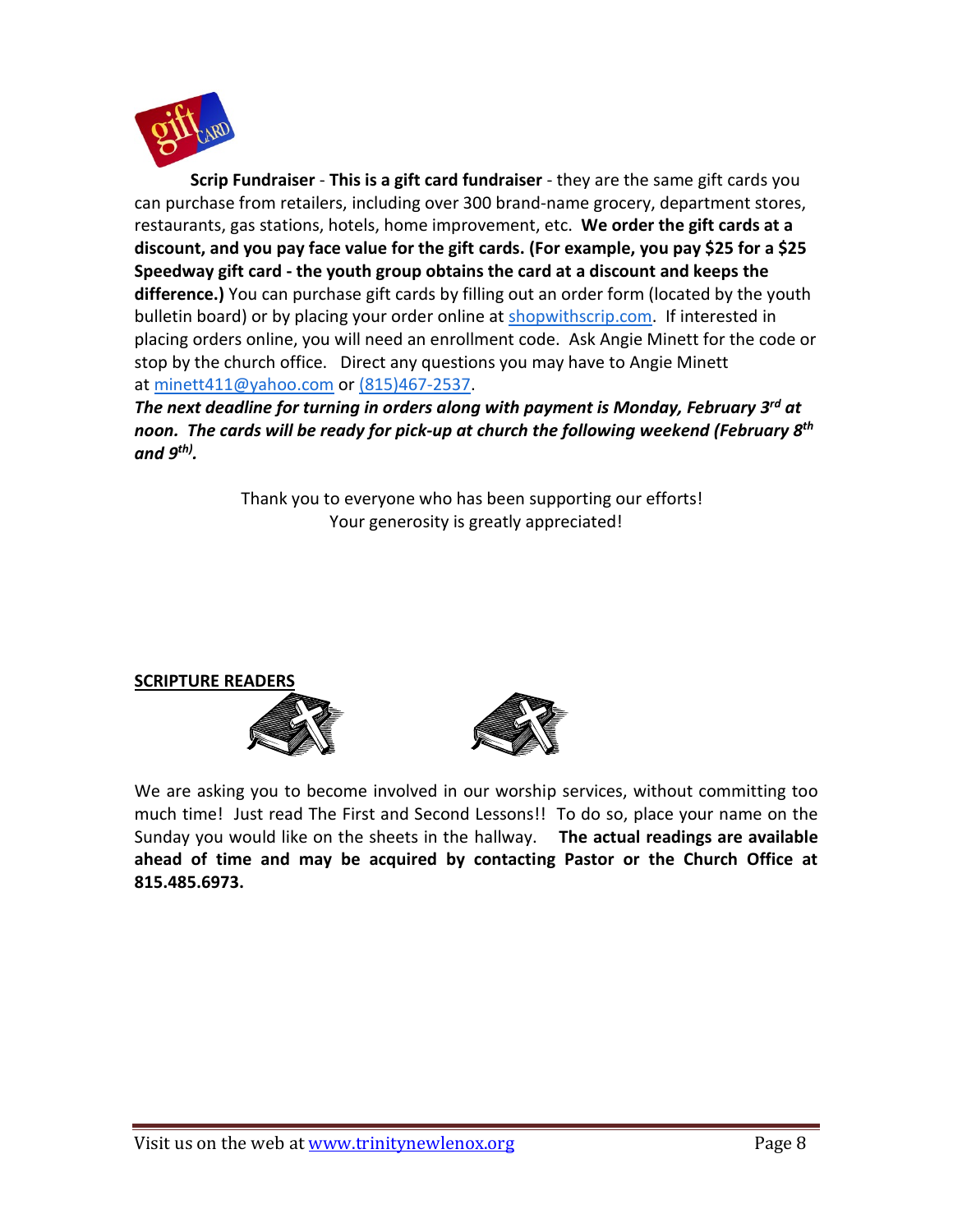

## **GREETERS**

Have you ever gone somewhere where you didn't know anyone? Imagine you are looking for a new church home and one of the churches on your list is Trinity. You show up on Sunday morning and no one speaks to you except the Pastor. Will you be coming back? Take a turn at greeting at one of our services and the result might be very surprising. Signup sheet for February is in the hallway.



**Confirmation Class** - During Lent, the students are expected to

attend Lenten Services on Wednesday night at 7:30 PM and to fill out a sermon sheet. If you have any questions, please contact Pastor Hoag or call the church office at 815.485.6973.



**Wednesday Morning Bible Class** is held at 8:30 a.m. Please join this very interesting group.

**Thursday Evening Bible Class** is held at 7:00 p.m. Please join us!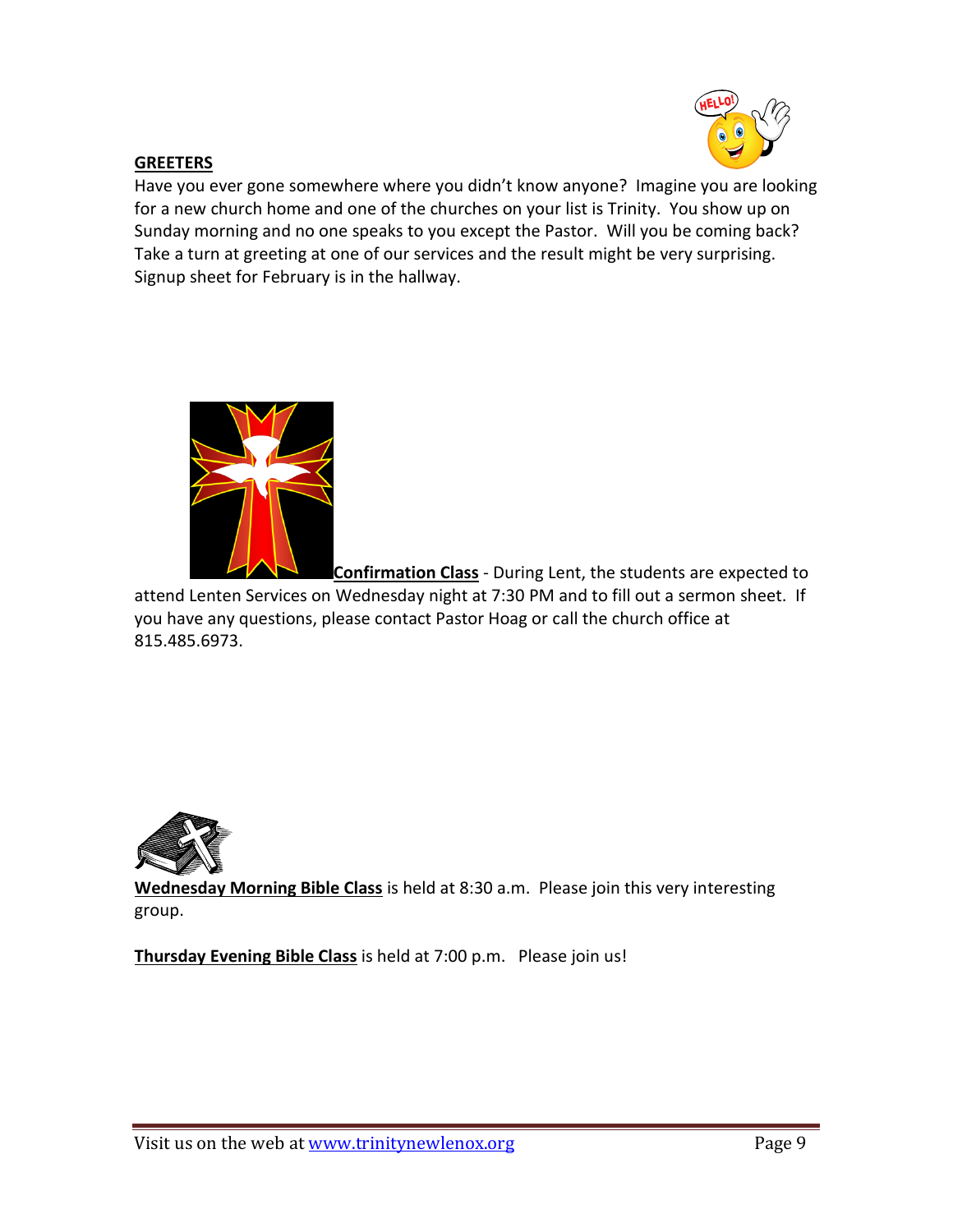

 **St. Matthew's Outreach**. We are still collecting food, clothing and small household items for St. Matthew's Church. Please place food items in the bin at the top of the stairs coming in from the parking lot. Other items should be carefully placed in the old bathroom next to the lift in the church basement. If you could, please place the items you are donating in boxes or bags to make it easier to load up when the time for delivery comes.

We would like to make a run to St. Matthew's with the items that have been donated. We have several drivers but we need people to help load up the cars and trucks.

There will be a signup sheet on the hallway table for anyone able to help load items. Please put your name, phone number, and dates you would be available to help load.



**Altar Flowers***:* A new 2020 Altar Flower Calendar has been posted. You can find it in the glass case hanging on the wall across the old office. If you would like to reserve a weekend for 2020 in memory of a loved one, to commemorate a birthday, wedding anniversary, or in celebration of God's blessings, please fill out a sponsor sheet. Sponsor sheets are located on a hook attached to the glass case housing the calendar. **Please do not fill in the calendar. Fill out a sponsor sheet and put it in the Chancel Guild mail box in the general office.** Flowers are \$30.00 for both arrangements. If you would like a weekend already spoken for, it is sometimes possible to share the cost and arrangements with permission from the person already sponsoring. Chancel Guild members would like to thank those of you who sponsored a weekend this past year. We appreciate your efforts to help us enhance and beautify the altar area. If you have any questions, email Kay Purnell at [purnellk51@hotmail.com](mailto:purnellk51@hotmail.com) or call her at (815) 485-9017.

Flowers left in the refrigerator will be disposed of after two weeks.

**Church office hours**: Monday, Wednesday and Friday from 9:00 am to 2:00 pm

Visit us on the web at [www.trinitynewlenox.org](http://www.trinitynewlenox.org/) Page 10